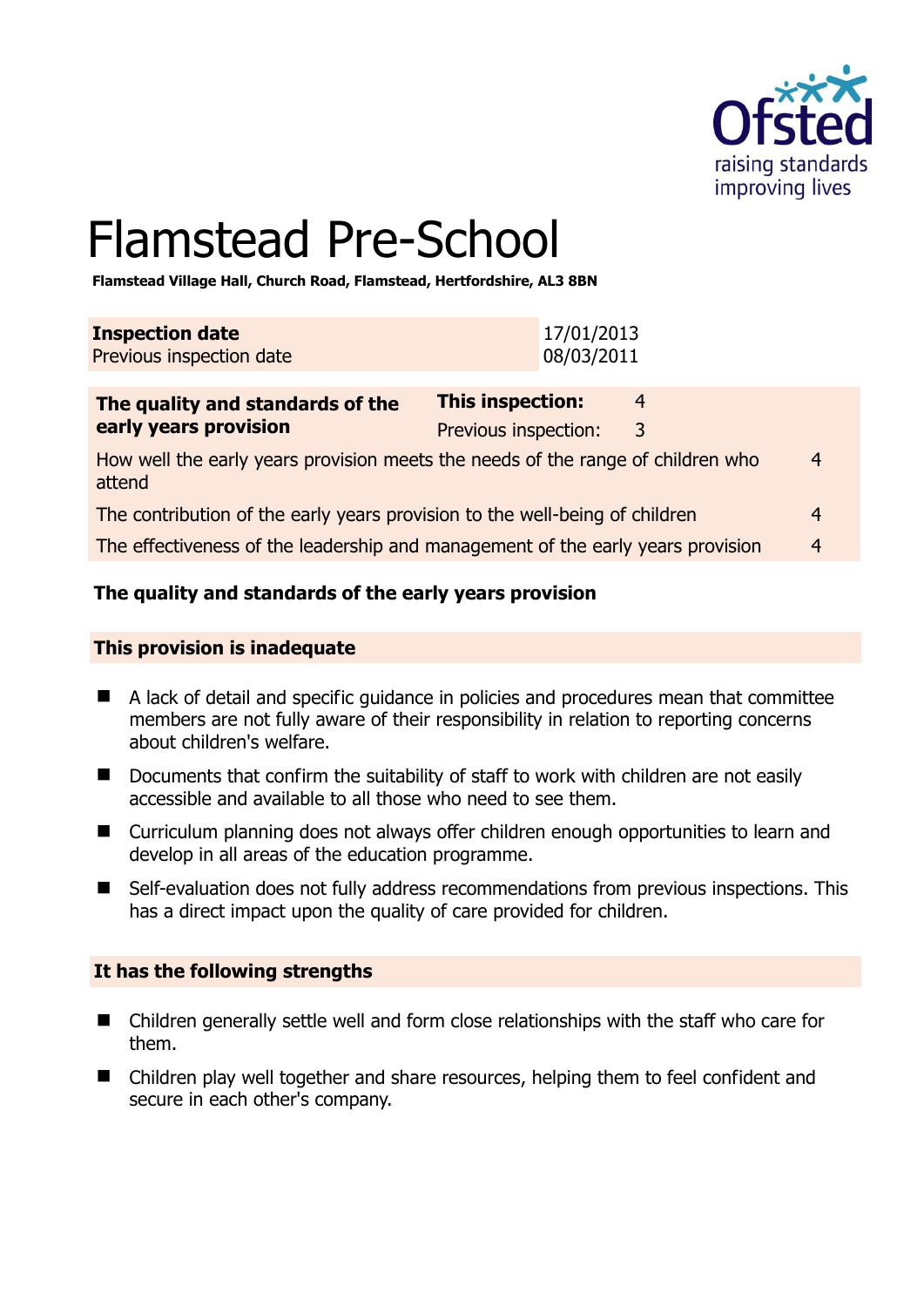# **Information about this inspection**

Inspections of registered early years provision are scheduled:

- at least once in every inspection cycle. The current cycle ends on 31 July 2016
- **n** more frequently where Ofsted identifies a need to do so, for example where provision was previously judged as inadequate
- **•** brought forward in the inspection cycle where Ofsted has received information that suggests the provision may not be meeting the legal requirements of the Early Years Foundation Stage; or where assessment of the provision identifies a need for early inspection
- **P** prioritised for inspection where we have received information that the provision is not meeting the requirements of the Early Years Foundation Stage and which suggests children may not be safe
- at the completion of an investigation into failure to comply with the requirements of the Early Years Foundation Stage.

The provision is also registered on the voluntary and compulsory parts of the Childcare Register. This report includes a judgment about compliance with the requirements of that register.

# **Inspection activities**

- $\blacksquare$ The inspector observed children and staff during free play in the main hall of the pre-school.
- $\blacksquare$ Children's development files were observed and their progressed discussed with key people.
- The inspector looked at required documentation and policies and procedures.
- $\blacksquare$  The inspector held meetings with the manager and committee members.

## **Inspector**

Hayley Marshall

# **Full Report**

## **Information about the setting**

Flamstead Pre-School is managed by trustees and was registered in 1993. It operates from two rooms in the village hall in Flamstead, near St Albans, Hertfordshire. The preschool serves the local area and surrounding villages. It is accessible to all children and there is a small enclosed area available at the front of the church hall for outdoor play. The pre-school opens Monday to Thursday during school term times. Sessions are from 9.15am to 11.45am. There is an optional lunch club that runs until 1pm. Children from the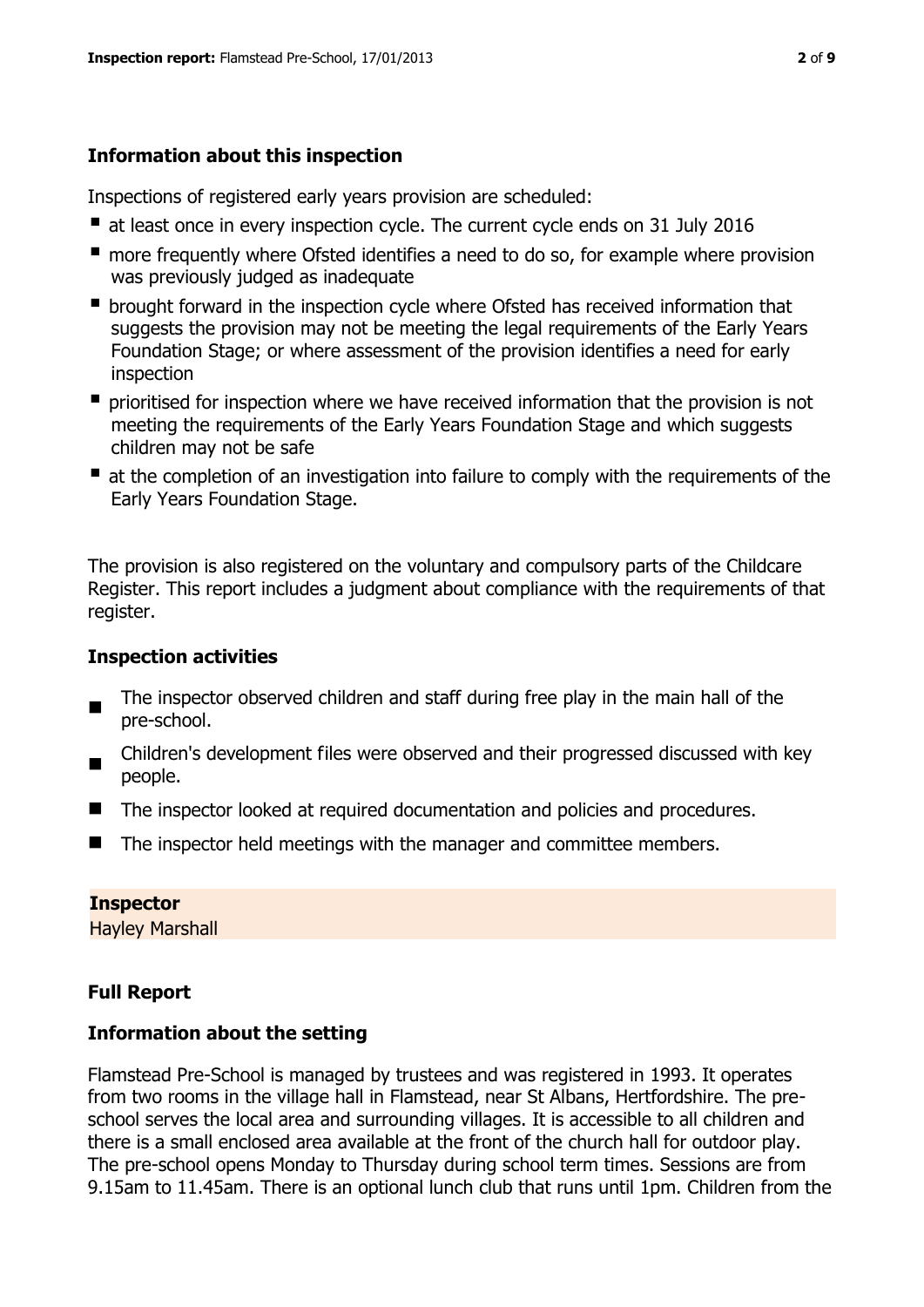village nursery can be collected to attend the lunch club on Tuesdays to Thursdays. Afternoon sessions are available on Tuesdays and Wednesday from 12pm until 3pm. Children are able to attend for a variety of sessions. There are currently 17 children attending who are within the Early Years Foundation Stage. The pre-school is registered on the Early Years Register and on both the voluntary and compulsory parts of the Childcare Register. The pre-school provides funded early education for three- and fouryear-olds.

The pre-school employs four members of staff who work with the children. Of these, two hold appropriate early years qualifications at level 3 and one member of staff is working towards qualification. The pre-school receives support from the local authority.

## **What the setting needs to do to improve further**

# **To meet the requirements of the Early Years Foundation Stage the provider must:**

- implement a policy and procedure to safeguard children in relation to: ensuring that all those involved in children's care know what action to take to report concerns about children's welfare; including an explanation of the action to be taken in the event of an allegation being made against a member of staff
- $\blacksquare$  ensure that records that confirm the suitability of those working with children are easily available and accessible for all those who have the right or professional need to see them
- improve the range of activities and experiences on offer for children in the areas of physical development and literacy by: providing greater opportunities for children to develop their large muscles by climbing, balancing, crawling and sliding and increasing stimulating resources for children to use to practise their early writing

## **To further improve the quality of the early years provision the provider should:**

■ develop and review self-evaluation to fully address areas of recognised weakness and prioritise targets for improvement.

#### **Inspection judgements**

#### **How well the early years provision meets the needs of the range of children who attend**

The pre-school is bright and welcoming for children. However, resources available for children do not readily support their development in all required areas of the educational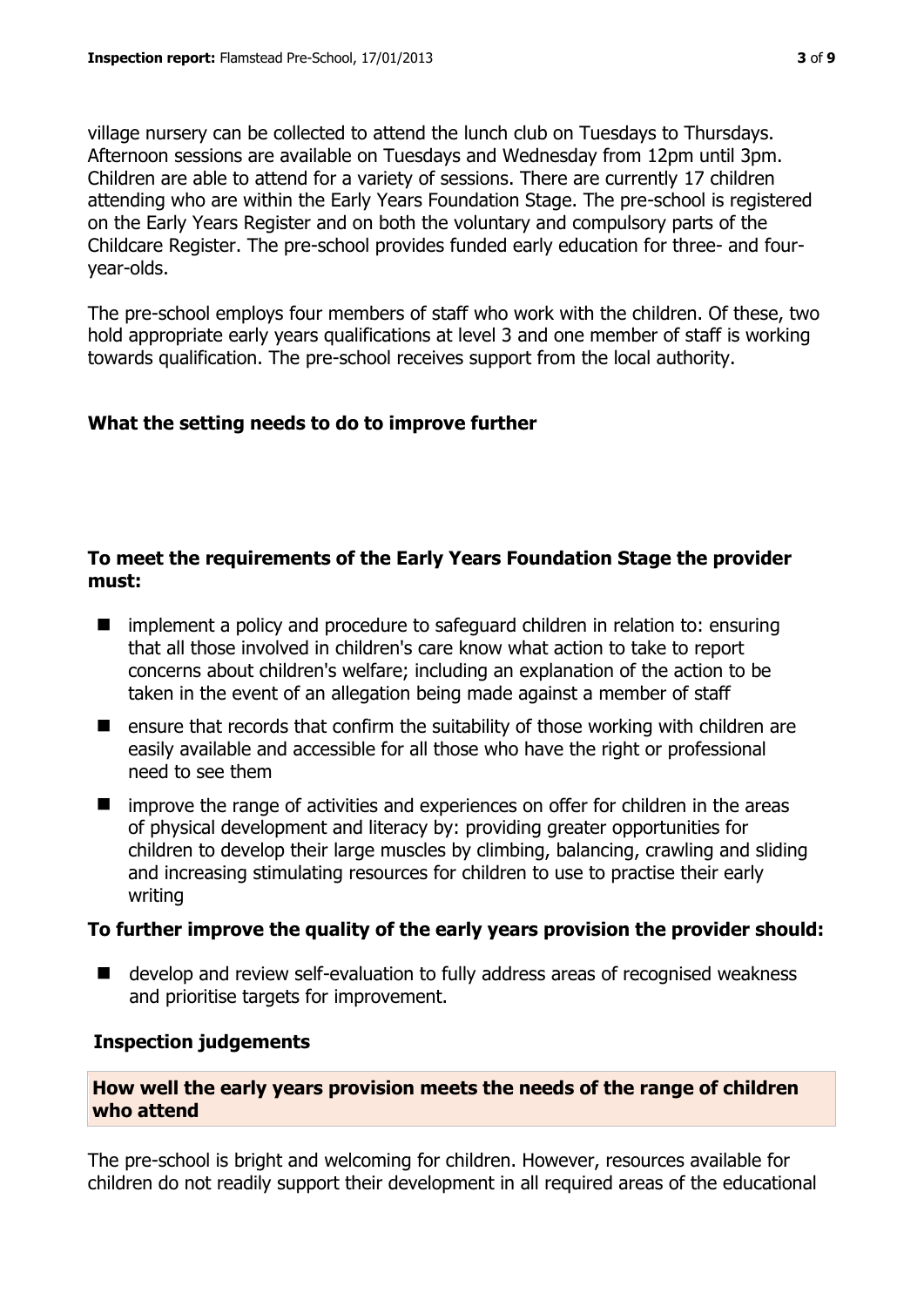programme. For example, there are few resources available to encourage children to use their large muscles through activities such as climbing, balancing and sliding. This means that the pre-school does not fully support children's physical development. Areas for children to develop their early writing are uninspiring. As a result, children do not visit this area. As there is little opportunity to practise making marks through drawing and writing elsewhere in the pre-school, children do not have sufficient chances to develop literacy skills. This has an impact upon their readiness for school.

Staff interact with children in ways that support their communication and language skills. Staff talk to children about their ideas and join them in their play. When children show an interest in imaginative play by pretending to be dogs, staff engage in their make-believe play. For example staff ask children what dogs would like for dinner and call them by the name they have chosen. This helps children to enjoy their play and makes them feel that their ideas are of value. Children gain a sense of security at the pre-school because they share resources and interact well together.

Staff build links with children's home lives by encouraging them to bring something important with them to pre-school. Children then share these items during 'show and tell' sessions. This helps children to experience continuity and helps parents to further develop children's learning at home.

Staff assess children's development through observations. Children's individual learning journals include photographs of children at play and samples of work. Staff can reliably discuss children's progress in relation to their age and stage of development. This means that they identify their next steps in their learning and plan some activities that help move them to progress.

## **The contribution of the early years provision to the well-being of children**

Children behave well because staff give them clear guidance and explain to them why their behaviour at times, does not meet expectations. Staff remind children about safety by encouraging them to sit down on chairs and not throw resources across the table. This helps children to play and learn in an orderly environment.

Children gain an understanding of how to manage their own personal hygiene as they prepare for lunch by washing their hands. Staff model good hygiene by wearing gloves when changing nappies and washing their own hands at appropriate times. Children learn about healthy eating because staff sit with them at lunch times and talk to them about the food they eat. Children do not always have access to the outdoor area to support their physical development.

The key person system helps staff to identify children's individual needs. In turn, this helps children to feel secure in their care and strong relationships develop as a result. However, children develop a false sense of security because safeguarding procedures are not secure. Children generally separate from their main carer happily and staff support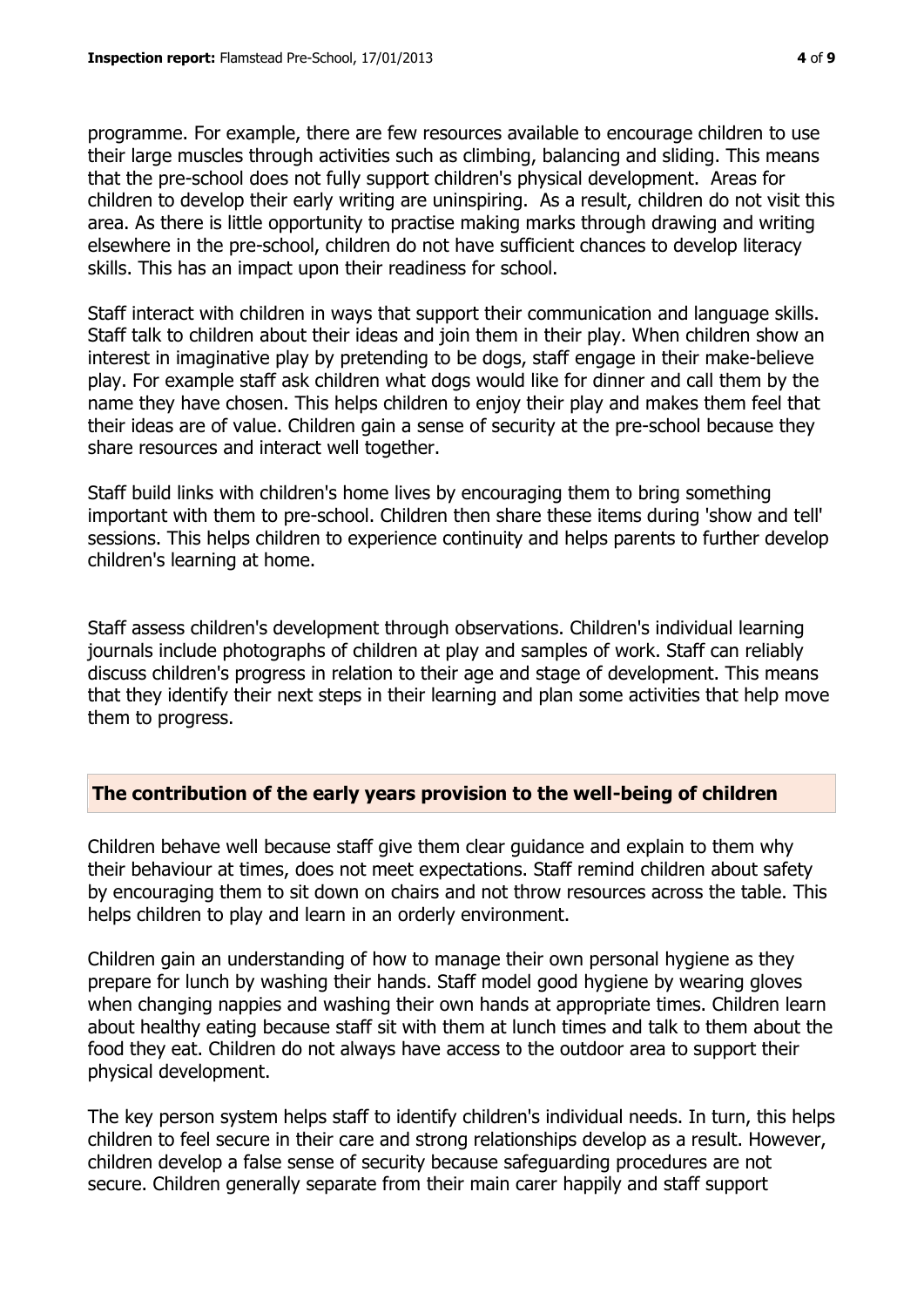children at times when they need extra encouragement. This means that children move with some confidence between home and pre-school. The pre-school is an important part of the local community and forms close partnerships with local schools. This helps to prepare children for their move into formal education.

Children have a level of independence in the pre-school because they choose what they want to play with from boxes that have clear photographs and labels. Children begin to understand about responsibility as they help staff to tidy away toys.

## **The effectiveness of the leadership and management of the early years provision**

Staff who work directly with children demonstrate an understanding of how to keep children safe. They carry out assessments of the areas where children play to identify risks. Suitable action is taken to minimise any risks found. Staff know the signs and symptoms that might lead them to be concerned about children's welfare. Those working directly children display an understanding of the action they would take should they have such a concern. However, the pre-school has not addressed weaknesses in their policies and procedures raised at the previous inspection. Policies and procedures relating to child protection are not detailed or specific enough. They are not suitable to fully inform all those who work with the pre-school of what course of action to take should they have concerns about children's well-being. Furthermore, explanations of the action to take if there is a concern about a member of staff are insufficient. Consequently, those newly appointed to the committee are uncertain of their responsibilities and how to pass on concerns to external agencies. This has an impact upon children's safety.

The pre-school carries out suitability checks on those who work with children. However, the pre-school stores records of this on a computer that does not work reliably. For example, details about staff's and volunteers' criminal record checks are not accessible. Paper copies of required information are not suitably stored and become lost. For example, copies of staff certificates that provide evidence of their suitable qualifications are lost. This means that records are not easily accessible or available during inspection. This is a breach of legal requirement and further undermines the safety of children.

The pre-school's failure to address recommendations from the previous inspection demonstrates a lack of understanding of how to continue to bring about improvement for children. The pre-school uses some methods of evaluation to identify areas for improvement but these lack sharp focus upon issues of most importance. All staff and committee members have a desire to tackle areas of weakness and wish to improve upon the quality of care, but this has not been effective in developing practice. Staff are keen to develop their knowledge and skills and undertake further training to support this. Supervision of staff helps to create a happy working team. Regular appraisals identify staff training needs. The induction of new people on to the committee does not support members to be fully aware of their role. Consequently, this contributes to the weaknesses in the quality of the care and learning provided at the pre-school.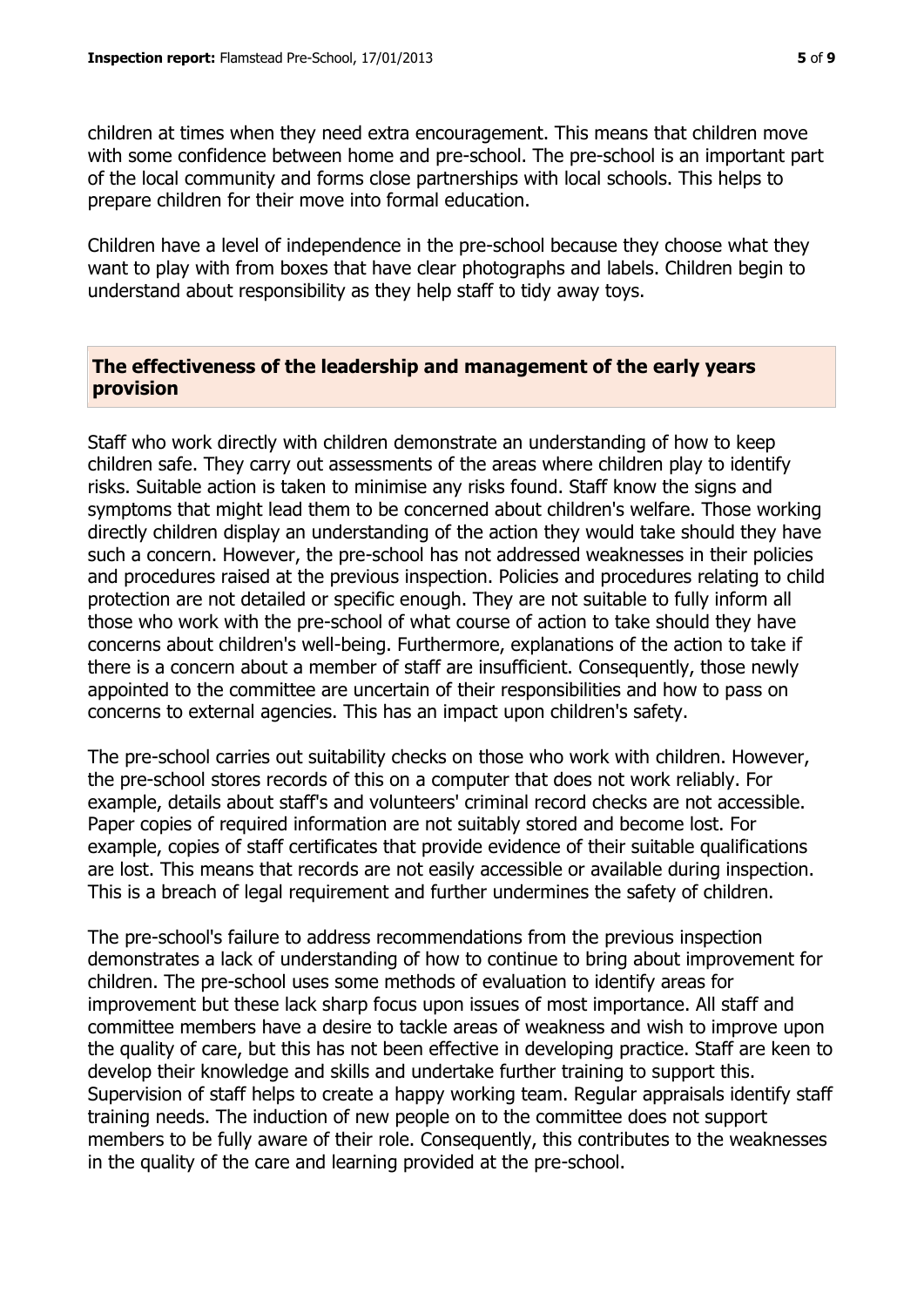The pre-school works with others who provide care for children, and shares information about their learning. This helps to support children's progress as they experience consistency. Staff are aware of how to work with outside agencies when children require additional support should the need arise. Partnerships with parents are strong. Parents want to be part of the running of the pre-school because they value the care it provides for their children. They express that their children are happy and enjoy attending the preschool.

## **The Childcare Register**

| The requirements for the compulsory part of the Childcare Register are | <b>Not Met</b><br>(with<br>actions) |
|------------------------------------------------------------------------|-------------------------------------|
| The requirements for the voluntary part of the Childcare Register are  | <b>Not Met</b><br>(with<br>actions) |

## **To meet the requirements of the Childcare Register the provider must:**

- keep and implement a written statement of procedures to be followed for the protection of children, intended to safeguard the children being cared for from abuse or neglect.(Arrangements for safeguarding children)
- keep and implement a written statement of procedures to be followed for the protection of children, intended to safeguard the children being cared for from abuse or neglect.(Arrangements for safeguarding children)

## **What inspection judgements mean**

**Registered early years provision**

| Registered early years provision |                      |                                                                                                                                                                                                  |  |  |
|----------------------------------|----------------------|--------------------------------------------------------------------------------------------------------------------------------------------------------------------------------------------------|--|--|
| <b>Grade</b>                     | <b>Judgement</b>     | <b>Description</b>                                                                                                                                                                               |  |  |
| Grade 1                          | Outstanding          | Outstanding provision is highly effective in meeting the needs<br>of all children exceptionally well. This ensures that children are<br>very well prepared for the next stage of their learning. |  |  |
| Grade 2                          | Good                 | Good provision is effective in delivering provision that meets<br>the needs of all children well. This ensures children are ready<br>for the next stage of their learning.                       |  |  |
|                                  | Grade 3 Satisfactory | Satisfactory provision is performing less well than expectations<br>in one or more of the key areas. It requires improvement in<br>order to be good.                                             |  |  |
| Grade 4                          | Inadequate           | Provision that is inadequate requires significant improvement                                                                                                                                    |  |  |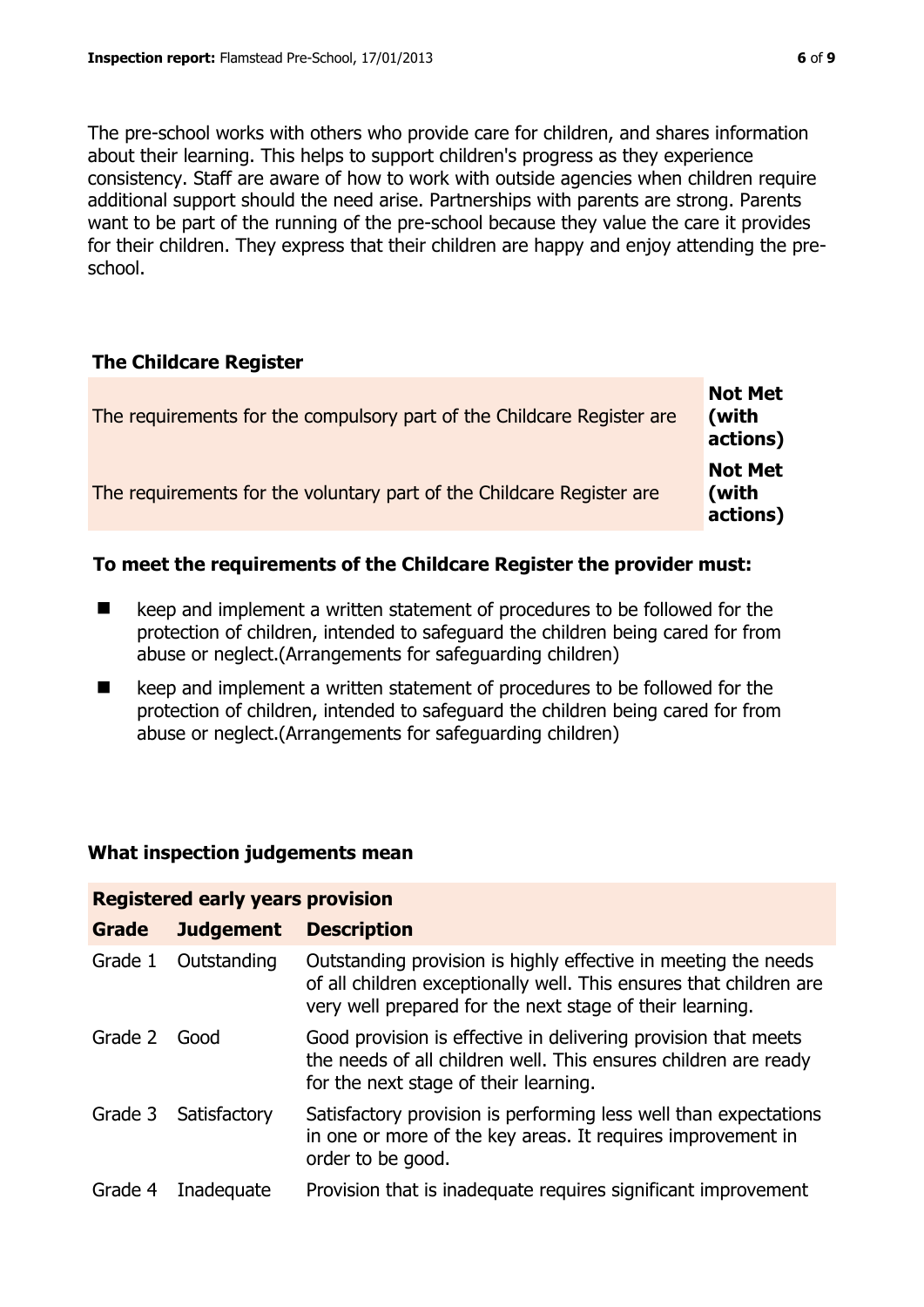|         | and/or enforcement. The provision is failing to give children an<br>acceptable standard of early years education and/or is not<br>meeting the safeguarding and welfare requirements of the<br>Early Years Foundation Stage. It will be inspected again within<br>12 months of the date of this inspection. |
|---------|------------------------------------------------------------------------------------------------------------------------------------------------------------------------------------------------------------------------------------------------------------------------------------------------------------|
| Met     | The provision has no children on roll. The inspection judgement<br>is that the provider continues to meet the requirements for<br>registration.                                                                                                                                                            |
| Not Met | The provision has no children on roll. The inspection judgement<br>is that the provider does not meet the requirements for<br>registration.                                                                                                                                                                |

## **Inspection**

This inspection was carried out by Ofsted under Sections 49 and 50 of the Childcare Act 2006 on the quality and standards of provision that is registered on the Early Years Register. The registered person must ensure that this provision complies with the statutory framework for children's learning, development and care, known as the Early Years Foundation Stage.

#### **Setting details**

| Unique reference number       | 129341                      |
|-------------------------------|-----------------------------|
| <b>Local authority</b>        | Hertfordshire               |
| <b>Inspection number</b>      | 817865                      |
| <b>Type of provision</b>      |                             |
| <b>Registration category</b>  | Childcare - Non-Domestic    |
| <b>Age range of children</b>  | $2 - 5$                     |
| <b>Total number of places</b> | 24                          |
| Number of children on roll    | 17                          |
| <b>Name of provider</b>       | <b>Flamstead Pre-School</b> |
| Date of previous inspection   | 08/03/2011                  |
| <b>Telephone number</b>       | 01582 849020                |

Any complaints about the inspection or the report should be made following the procedures set out in the guidance 'raising concerns and making complaints about Ofsted', which is available from Ofsted's website: www.ofsted.gov.uk. If you would like Ofsted to send you a copy of the guidance, please telephone 0300 123 4234, or email enquiries@ofsted.gov.uk.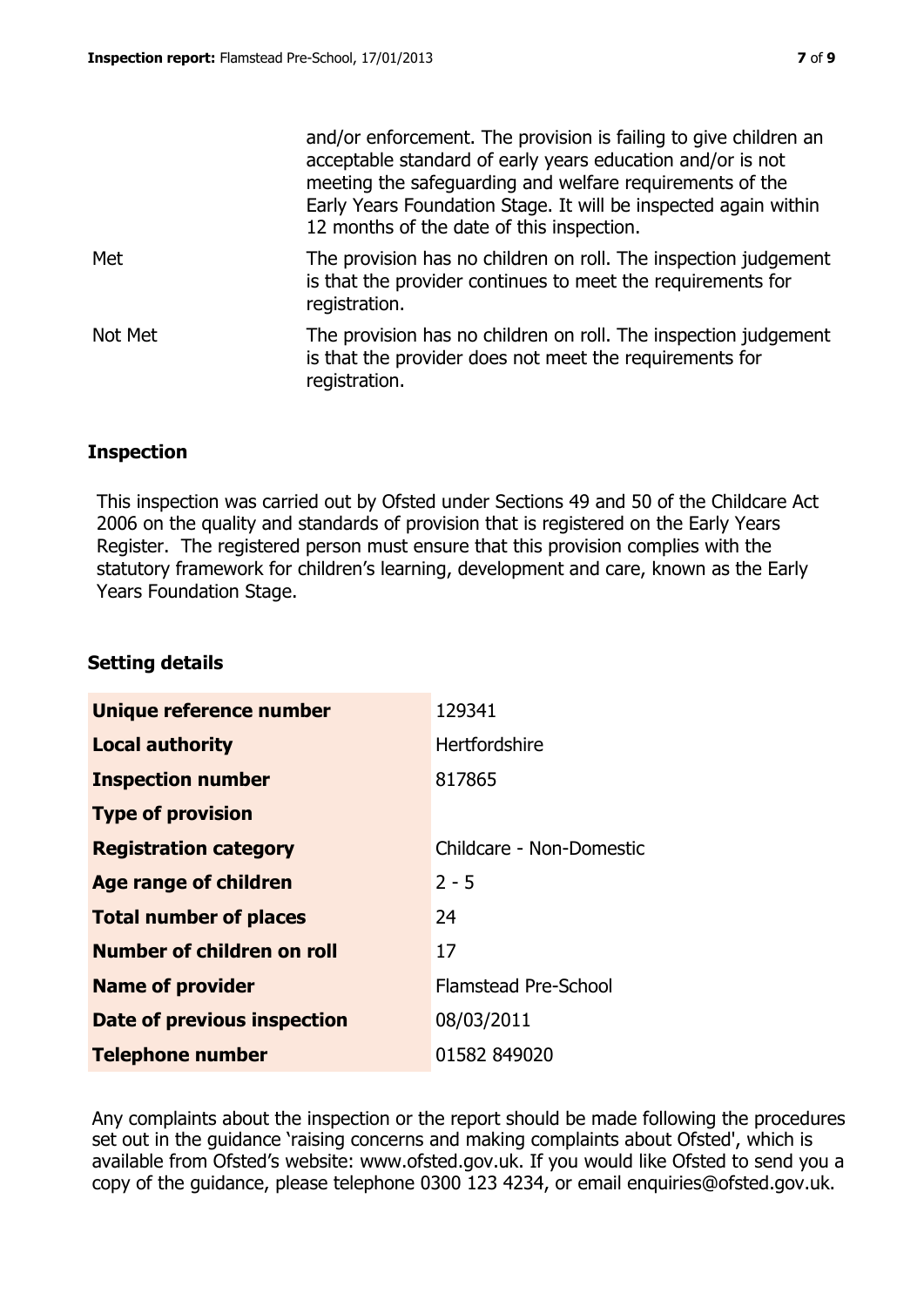## **Type of provision**

For the purposes of this inspection the following definitions apply:

Full-time provision is that which operates for more than three hours. These are usually known as nurseries, nursery schools and pre-schools and must deliver the Early Years Foundation Stage. They are registered on the Early Years Register and pay the higher fee for registration.

Sessional provision operates for more than two hours but does not exceed three hours in any one day. These are usually known as pre-schools, kindergartens or nursery schools and must deliver the Early Years Foundation Stage. They are registered on the Early Years Register and pay the lower fee for registration.

Childminders care for one or more children where individual children attend for a period of more than two hours in any one day. They operate from domestic premises that are usually their own home. They are registered on the Early Years Register and must deliver the Early Years Foundation Stage.

Out of school provision may be sessional or full-time provision and is delivered before or after school and/or in the summer holidays. They are registered on the Early Years Register and must deliver the Early Years Foundation Stage. Where children receive their Early Years Foundation Stage in school these providers do not have to deliver the learning and development requirements in full but should complement the experiences children receive in school.